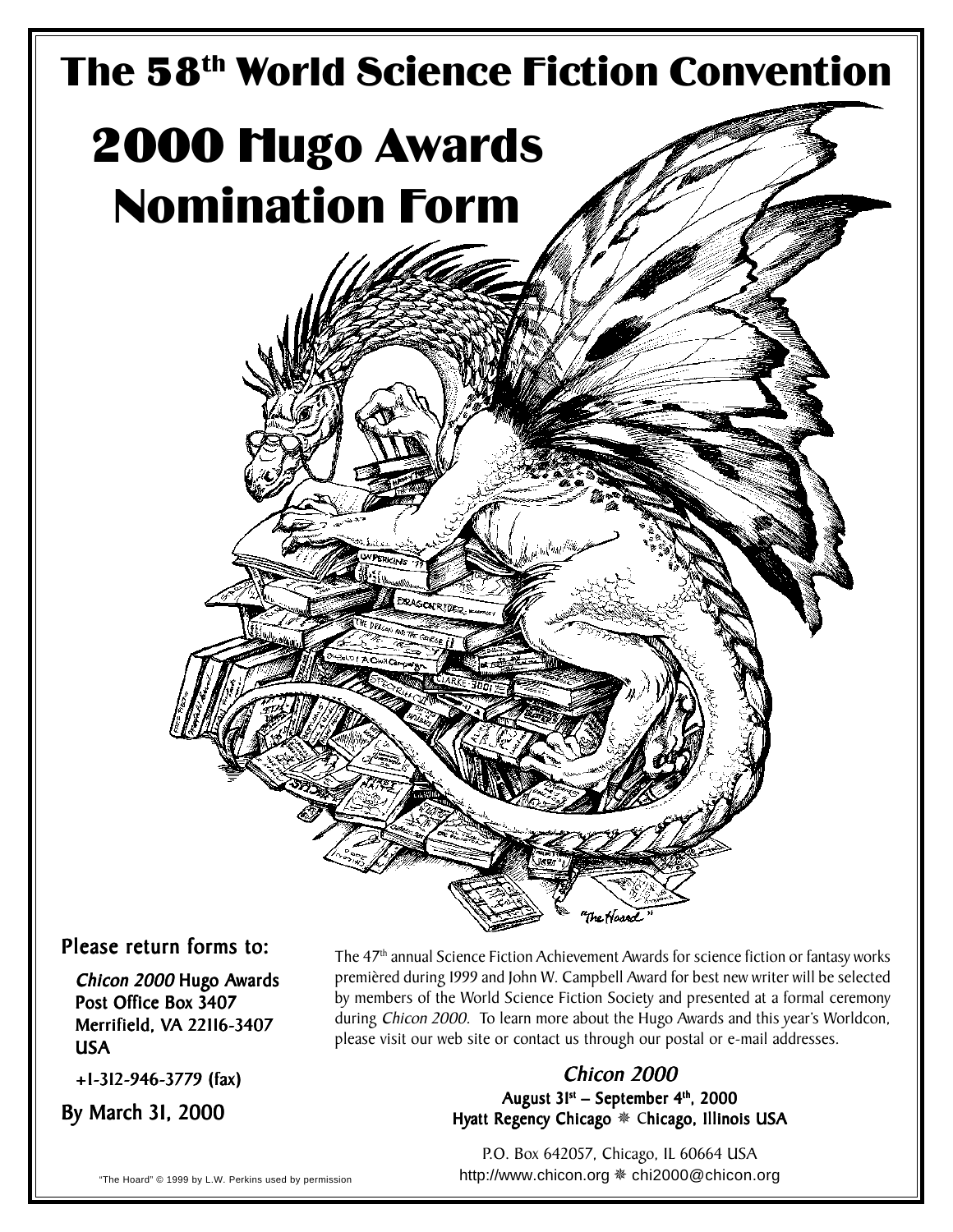# **How to Nominate**

Works published in 1999 are eligible for the Hugo Awards being awarded in 2000. Books are considered to have been published on the publication date, which usually appears with the copyright information on the back of the title page. If there is no stated publication date, the copyright date will be used instead. A dated periodical is considered to have been published on the cover date, regardless of when it was placed on sale or copyrighted. Serialized stories or dramatic presentations are eligible in the year in which the last installment appears. A work originally appearing in a language other than English is eligible both in the year of its original appearance and in the year in which it first appears in English translation.

You may nominate up to five choices in each category. However, you are permitted (and even encouraged) to make fewer nominations or none at all — if you are not familiar with a category. This is not a preferential-type ballot. The nominations are equally weighted, therefore the order in which you list them has no effect on the outcome.

## "No Award" will appear automatically in every category on the final ballot — there is no need to include it on this nomination form.

Please include source information when possible. While this is not mandatory, it does make it easier to identify what you are nominating.

The five top nominees in each category (more in case of ties, fewer if not many nominations are cast in that category) will appear on the final Hugo Awards ballot, which will be distributed with *Chicon 2000*'s Progress Report Six (scheduled for publication in April 2000). Only members of *Chicon 2000* will be eligible to vote on the final ballot.

Nomination forms must be received by **March 31, 2000** to ensure that they will be counted. Please do not mail your nomination form to the Chicago postal address. Forms may be faxed to +1-312-946-3779.

We will not process your nominations if you do not fill out the required eligibility section on the next page.

Questions may be addressed to hugos@chicon.org or the Hugo postal address. Additional information will be posted on the Hugo Awards page located on the *Chicon 2000* web site at http://www.chicon.org.

# **Article III of the WSFS Constitution – Hugo Awards**

#### **Section 3.1: Introduction.**

Selection of the Hugo Awards shall be made as provided in this Article.

## **Section 3.2: General.**

**3.2.1:** Unless otherwise specified, Hugo Awards are given for work in the field of science fiction or fantasy appearing for the first time during the previous calendar year.

**3.2.2:** A work originally appearing in a language other than English shall also be eligible for the year in which it is first issued in English translation. A work, once it has appeared in English, may thus be eligible only once. **3.2.3:** Publication date, or cover date in the case of a dated periodical, takes precedence over copyright date.

**3.2.4:** Works appearing in a series are eligible as individual works, but the series as a whole is not eligible. However, a work appearing in a number of parts shall be eligible for the year of the final part.

**3.2.5:** In the written fiction categories, an author may withdraw a version of a work from consideration if the author feels that the version is not representative of what that author wrote.

**3.2.6:** The Worldcon Committee may relocate a story into a more appropriate category if it feels that it is necessary, provided that the length of the story is within the lesser of five thousand (5,000) words or twenty percent (20%) of the new category limits. **3.2.7:** The Worldcon Committee is responsible for all matters concerning the Awards.

## **Section 3.3: Categories.**

**3.3.1: Best Novel.** A science fiction or fantasy story of forty thousand (40,000) words or more. **3.3.2: Best Novella.** A science fiction or fantasy story of between seventeen thousand five hundred (17,500)

and forty thousand (40,000) words. **3.3.3: Best Novelette.** A science fiction or fantasy story of between seven thousand five hundred (7,500) and seventeen thousand five hundred (17,500) words.

**3.3.4: Best Short Story.** A science fiction or fantasy story of less than seven thousand five hundred (7,500) words.

**3.3.5: Best Related Book.** Any work whose subject is related to the field of science fiction, fantasy, or fandom, appearing for the first time in book form during the previous calendar year, and which is either nonfiction or, if fictional, is noteworthy primarily for aspects other than the fictional text.

**3.3.6: Best Dramatic Presentation.** Any production in any medium of dramatized science fiction, fantasy or related subjects which has been publicly presented for the first time in its present dramatic form during the previous calendar year.

**3.3.7: Best Professional Editor.** The editor of any professional publication devoted primarily to science fiction or fantasy during the previous calendar year. A professional publication is one which had an average

press run of at least ten thousand (10,000) copies per issue. **3.3.8: Best Professional Artist.** An illustrator whose work has appeared in a professional publication in the field of science fiction or fantasy during the previous calendar year.

**3.3.9: Best Semiprozine.** Any generally available non-professional publication devoted to science fiction or fantasy which by the close of the previous calendar year has published four (4) or more issues, at least one (1) of which appeared in the previous calendar year, and which in the previous calendar year met at least two (2) of the following criteria:

#### 1. had an average press run of at least one thousand (1,000) copies per issue,

- 2. paid its contributors and/or staff in other than copies of the publication, 3. provided at least half the income of any one person.
- provided at least half the income of any one person,
- 4. had at least fifteen percent (15%) of its total space occupied by advertising,
- 5. announced itself to be a semiprozine.

**3.3.10: Best Fanzine.** Any generally available non-professional publication devoted to science fiction, fantasy, or related subjects which by the close of the previous calendar year has published four (4) or more issues, at least one (1) of which appeared in the previous calendar year, and which does not qualify as a semiprozine.

#### **3.3.11: Best Fan Writer.** Any person whose writing has appeared in semiprozines or fanzines or in generally available electronic media during the previous calendar year.

**3.3.12: Best Fan Artist.** An artist or cartoonist whose work has appeared through publication in semiprozines or fanzines or through other public display during the previous calendar year. Any person whose name appears on the final Hugo Awards ballot for a given year under the Professional Artist category shall not be eligible in the Fan Artist category for that year.

**3.3.13: Additional Category.** Not more than one special category may be created by the current Worldcon Committee with nomination and voting to be the same as for the permanent categories. The Worldcon Committee is not required to create any such category; such action by a Worldcon Committee should be under exceptional circumstances only; and the special category created by one Worldcon Committee shall not be binding on following Committees. Awards created under this paragraph shall be considered to be Hugo Awards.

## **Section 3.4: Extended Eligibility.**

In the event that a potential Hugo Award nominee receives extremely limited distribution in the year of its first publication or presentation, its eligibility may be extended for an additional year by a three-fourths (3/4) vote of the intervening Business Meeting of WSFS.

#### **Section 3.5: Name and Design.**

The Hugo Award shall continue to be standardized on the rocket ship design of Jack McKnight and Ben Jason. Each Worldcon Committee may select its own choice of base design. The name (Hugo Award) and the design shall not be extended to any other award.

#### **Section 3.6: "No Award".**

At the discretion of an individual Worldcon Committee, if the lack of nominations or final votes in a specific category shows a marked lack of interest in that category on the part of the voters, the Award in that category shall be cancelled for that year.

#### **Section 3.7: Nominations.**

**3.7.1:** The Worldcon Committee shall conduct a poll to select the nominees for the final Award voting. Each member of either the administering or the immediately preceding Worldcon as of January 31 of the current calendar year shall be allowed to make up to five (5) equally weighted nominations in every category. **3.7.2:** The Committee shall include with each nomination ballot a copy of Article III of the WSFS **Constitution** 

**3.7.3:** Nominations shall be solicited only for the Hugo Awards and the John W. Campbell Award for Best New Writer

## **Section 3.8: Tallying of Nominations.**

**3.8.1:** Except as provided below, the final Award ballots shall list in each category the five eligible nominees receiving the most nominations. If there is a tie including fifth place, all the tied eligible nominees shall be listed.

**3.8.2:** The Worldcon Committee shall determine the eligibility of nominees and assignment to the proper category of nominees nominated in more than one category. **3.8.3:** Any nominations for "No Award" shall be disregarded.

**3.8.4:** If a nominee appears on a nomination ballot more than once in any one category, only one nomination shall be counted in that category.

**3.8.5:** No nominee shall appear on the final Award ballot if it received fewer nominations than five percent (5%) of the number of ballots listing one or more nominations in that category, except that the first three eligible nominees, including any ties, shall always be listed.

### **Section 3.9: Notification and Acceptance.**

Worldcon Committees shall use reasonable efforts to notify the nominees, or in the case of deceased or incapacitated persons, their heirs, assigns, or legal guardians, in each category prior to the release of such information. Each nominee shall be asked at that time to either accept or decline the nomination. If the nominee declines nomination, that nominee shall not appear on the final ballot.

## **Section 3.10: Voting.**

**3.10.1:** Final Award voting shall be by mail, with ballots sent only to WSFS members. Final Award ballots shall include name, signature, address, and membership-number spaces to be filled in by the voter. **3.10.2:** Final Award ballots shall list only the Hugo Awards and the John W. Campbell Award for Best New Writer.

**3.10.3:** "No Award" shall be listed in each category of Hugo Award on the final ballot.

**3.10.4:** The Committee shall, on or with the final ballot, designate, for each nominee in the printed fiction categories, one or more books, anthologies, or magazines in which the nominee appeared (including the book

publisher or magazine issue date(s)). **3.10.5:** Voters shall indicate the order of their preference for the nominees in each category.

#### **Section 3.11: Tallying of Votes.**

**3.11.1:** In each category, votes shall first be tallied by the voter's first choices. If no majority is then obtained, the nominee who places last in the initial tallying shall be eliminated and the ballots listing it as first choice shall be redistributed on the basis of those ballots' second choices. This process shall be repeated until a majority-vote winner is obtained.

**3.11.2:** No Award shall be given whenever the total number of valid ballots cast for a specific category (excluding those cast for "No Award" in first place) is less than twenty-five percent (25%) of the total number of final Award ballots received.

**3.11.3:** After a tentative winner is determined, then unless "No Award" shall be the winner, the following additional test shall be made. If the number of ballots preferring "No Award" to the tentative winner is greater than the number of ballots preferring the tentative winner to "No Award", then "No Award" shall be declared the winner of the election.

**3.11.4:** The complete numerical vote totals, including all preliminary tallies for first, second, ... places, shall be made public by the Worldcon Committee within ninety (90) days after the Worldcon. During the same period the nomination voting totals shall also be published, including in each category the vote counts for at least the fifteen highest vote-getters and any other candidate receiving a number of votes equal to at least five percent (5%) of the nomination ballots cast in that category.

#### **Section 3.12: Exclusions.**

No member of the current Worldcon Committee nor any publications closely connected with a member of the Committee shall be eligible for an Award. However, should the Committee delegate all authority under this Article to a Subcommittee whose decisions are irrevocable by the Worldcon Committee, then this exclusion shall apply to members of the Subcommittee only.

#### **Section 3.13: Retrospective Hugos.**

A Worldcon held 50, 75, or 100 years after a Worldcon at which no Hugos were presented may conduct nominations and elections for Hugos which would have been presented at that previous Worldcon. Procedures shall be as for the current Hugos. Categories receiving insufficient numbers of nominations may be dropped. Once retrospective Hugos have been awarded for a Worldcon, no other Worldcon shall present retrospective Hugos for that Worldcon.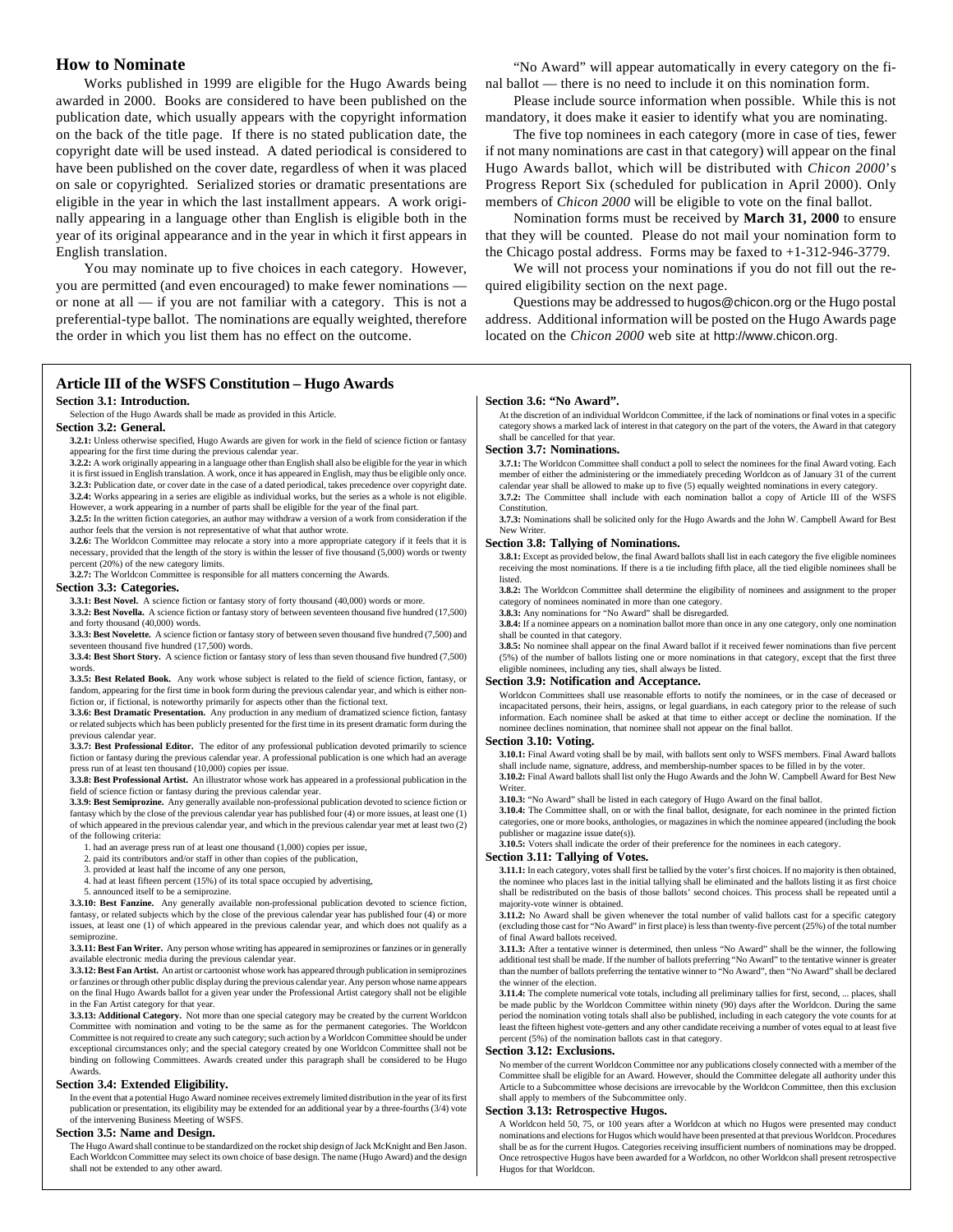| [ ] I am a supporting or attending member of Chicon 2000; my<br>membership number is ____________ (located on mailing label)<br>[] I was a supporting or attending member of Aussiecon Three; my                                                                     |
|----------------------------------------------------------------------------------------------------------------------------------------------------------------------------------------------------------------------------------------------------------------------|
|                                                                                                                                                                                                                                                                      |
| membership number was                                                                                                                                                                                                                                                |
| [] I wish to purchase a <i>Chicon 2000</i> membership                                                                                                                                                                                                                |
| Signature experience and the state of the state of the state of the state of the state of the state of the state of the state of the state of the state of the state of the state of the state of the state of the state of th                                       |
| If you are not a Chicon 2000 member (nor a past member of<br>Aussiecon Three) and wish to make nominations for the 2000 Hugo<br>Awards, you must purchase a Chicon 2000 membership before<br>January 31, 2000 (Article III, Section 3.7.1 of the WSFS Constitution). |
| [] \$150 US (attending) [] \$40 US (supporting)                                                                                                                                                                                                                      |
| [ ] My check or money order is enclosed.<br>[ ] Charge my credit card: [ ] VISA [ ] MasterCard                                                                                                                                                                       |
| (as it appears on the credit card)                                                                                                                                                                                                                                   |
|                                                                                                                                                                                                                                                                      |
| <b>Expiration Date Expiration</b>                                                                                                                                                                                                                                    |
|                                                                                                                                                                                                                                                                      |

**Best Novel** *A science fiction or fantasy story of 40,000 words or more that appeared for the first time in 1999.*

| Author & Title                                                                                                                    |                                                                                                                                                                                                                                    |  |
|-----------------------------------------------------------------------------------------------------------------------------------|------------------------------------------------------------------------------------------------------------------------------------------------------------------------------------------------------------------------------------|--|
|                                                                                                                                   |                                                                                                                                                                                                                                    |  |
|                                                                                                                                   |                                                                                                                                                                                                                                    |  |
| Author & Title                                                                                                                    | <i>Publisher</i> and the set of the set of the set of the set of the set of the set of the set of the set of the set of the set of the set of the set of the set of the set of the set of the set of the set of the set of the set |  |
|                                                                                                                                   | <i>Publisher</i>                                                                                                                                                                                                                   |  |
| <b>Best Novella</b> A science fiction or fantasy story between 17,500 and 40,000 words that appeared for the first time in 1999.  |                                                                                                                                                                                                                                    |  |
| Author & Title                                                                                                                    |                                                                                                                                                                                                                                    |  |
|                                                                                                                                   | Where Published <b>Example 20</b>                                                                                                                                                                                                  |  |
| Author & Title Where Published                                                                                                    |                                                                                                                                                                                                                                    |  |
| Author & Title                                                                                                                    | Where Published <b>Example 20</b>                                                                                                                                                                                                  |  |
|                                                                                                                                   | Where Published <b>Example 20</b>                                                                                                                                                                                                  |  |
|                                                                                                                                   |                                                                                                                                                                                                                                    |  |
| <b>Best Novelette</b> A science fiction or fantasy story between 7,500 and 17,500 words that appeared for the first time in 1999. |                                                                                                                                                                                                                                    |  |
|                                                                                                                                   | Where Published <b>Example 20</b>                                                                                                                                                                                                  |  |
| Author & Title Where Published                                                                                                    |                                                                                                                                                                                                                                    |  |
|                                                                                                                                   |                                                                                                                                                                                                                                    |  |
| Author & Title                                                                                                                    | Where Published North States and States and States and States and States and States and States and States and States and States and States and States and States and States and States and States and States and States and St     |  |
| Author & Title                                                                                                                    | Where Published <b>Example 20</b>                                                                                                                                                                                                  |  |
| <b>Best Short Story</b> A science fiction or fantasy story of less than 7,500 words that appeared for the first time in 1999.     |                                                                                                                                                                                                                                    |  |
| Author & Title                                                                                                                    |                                                                                                                                                                                                                                    |  |
|                                                                                                                                   | Where Published North States and States and States and States and States and States and States and States and States and States and States and States and States and States and States and States and States and States and St     |  |
| Author & Title                                                                                                                    | Where Published <b>Example 20</b>                                                                                                                                                                                                  |  |

Reproduction and distribution of this form is permitted and encouraged, provided that it is reproduced verbatim (including instructions), with no additional material other than the name of the person or organization responsible for the reproduction.

*Author & Title \_\_\_\_\_\_\_\_\_\_\_\_\_\_\_\_\_\_\_\_\_\_\_\_\_\_\_\_\_\_\_\_\_\_\_\_\_\_\_\_\_\_\_\_\_\_\_\_\_\_\_\_\_\_\_\_\_\_\_\_\_\_\_\_\_\_\_\_\_\_\_\_\_\_\_\_\_\_\_\_\_\_\_\_\_\_\_\_\_\_\_\_\_\_\_\_\_\_\_\_\_\_\_\_\_\_\_\_\_\_\_\_\_\_\_\_\_\_\_\_\_\_\_\_ Where Published \_\_\_\_\_\_\_\_\_\_\_\_\_\_\_\_\_\_\_\_\_\_\_\_\_\_\_\_\_\_\_\_\_\_\_\_*

"World Science Fiction Society", "WSFS", "World Science Fiction Convention", "Worldcon", "NASFiC", and "Hugo Award" are registered service marks of the World Science Fiction Society, an unincorporated literary society.